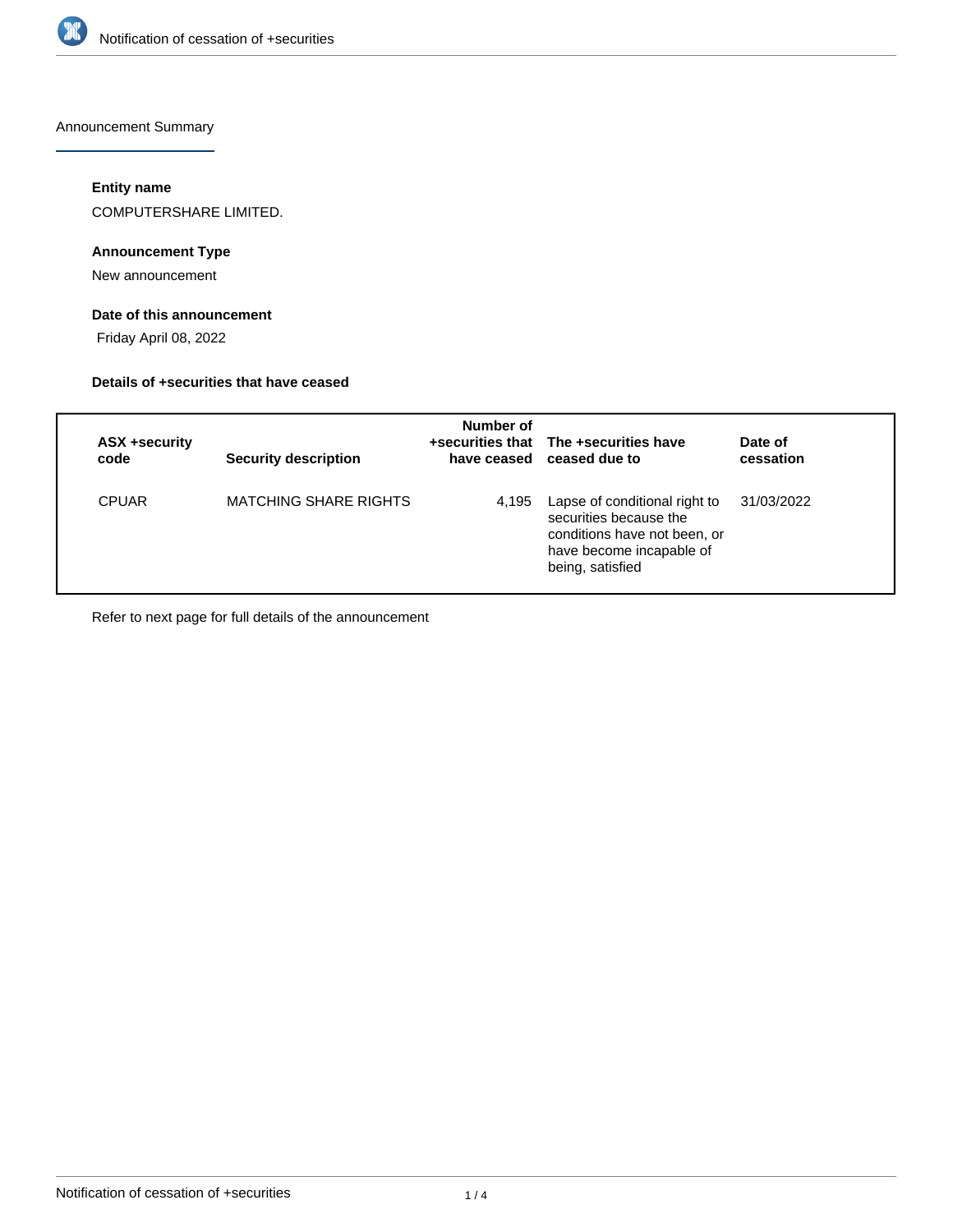

Part 1 - Announcement Details

### **1.1 Name of +Entity**

COMPUTERSHARE LIMITED.

We (the entity named above) provide the following information about our issued capital.

**1.2 Registered Number Type** ABN

**Registration Number** 71005485825

**1.3 ASX issuer code** CPU

**1.4 The announcement is** New announcement

# **1.5 Date of this announcement**

8/4/2022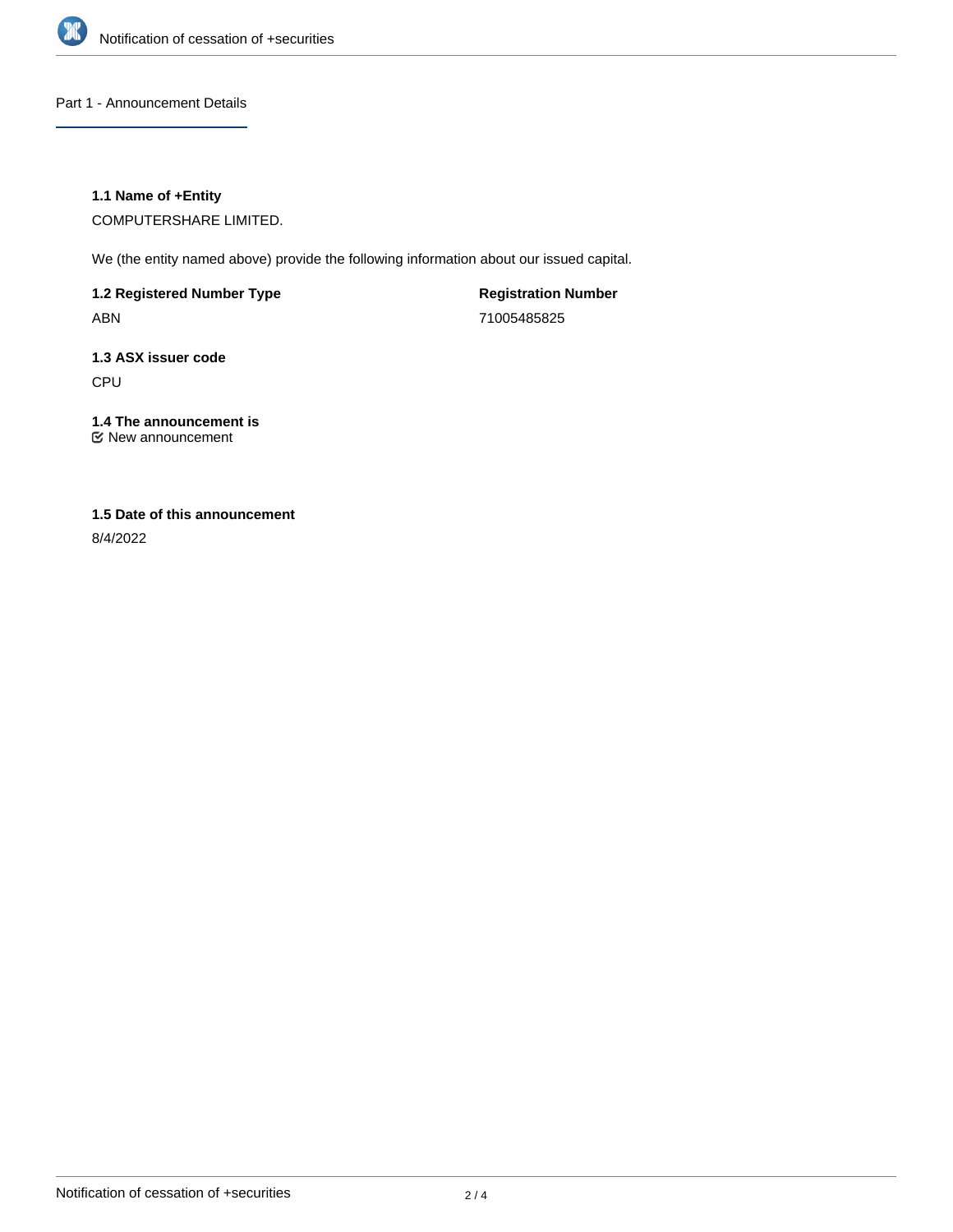

#### Part 2 - Details of +equity securities or +debt securities that have ceased

#### **ASX +Security Code and Description**

CPUAR : MATCHING SHARE RIGHTS

#### **Unquoted +equity securities that have ceased**

**Number of securities that have ceased**

4,195

#### **Reason for cessation**

Lapse of conditional right to securities because the conditions have not been, or have become incapable of being, satisfied

#### **Date of cessation**

**Is the entity paying any consideration for the cessation?** No

31/3/2022

#### **Any other information the entity wishes to notify to ASX about the cessation?**

Matching Share Rights were lapsed on various dates across the reporting period to which this notification relates (being 01 January 2022 to 31 March 2022)